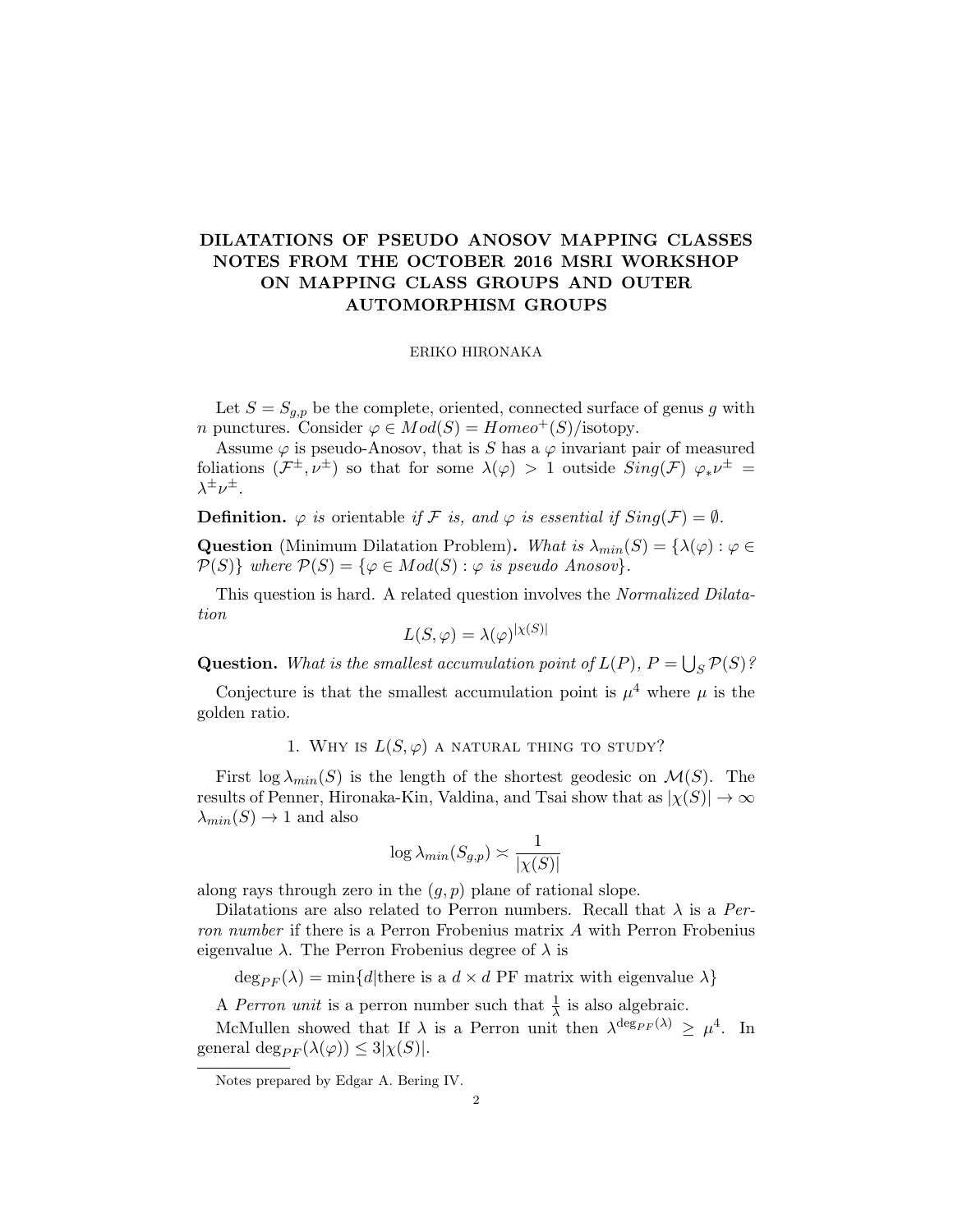1.1. **Example.** Consider the map of the 4-punctured sphere induced by the braid  $\sigma_1 \sigma_2^{-1}$  in the standard generators.  $\lambda(\varphi) = \frac{3\sqrt{5}}{2} = \mu^2$  and  $|\chi(S_{0,4})| = 2$ .

## 2. Thurston's fibered face theory

Consider the hyperbolic mapping torus  $M = S \times [0, 1] / \varphi$  of  $\varphi$  for  $(S, \varphi) \in$ P. We have a Z cover  $q: S \times \mathbb{R} \to M$ , which induces a flow  $f: M \times \mathbb{R} \to M$ via  $(q(x, t), s) \mapsto (x, t + s).$ 

The stable foliation F lifts to a foliation of M. We say  $(S_1, \varphi_1) \cong (S_2, \varphi_2)$ are flow equivalent if  $(M_1, \mathcal{L}_1)$  is homeomorphic to  $(M_2, \mathcal{L}_2)$ .

This breaks P into equivalence classes.

Given a flow class C and M the mapping torus, each  $(S, \varphi) \in \mathcal{C}$  defines a primitive integral class in  $H^1(M,\mathbb{R})$ . We can see this as follows, each  $\varphi$ induces a foliation of M giving a map  $H_1(M) \to \mathbb{Z}$ . Primitivity follows from connectivity.

The natural map  $C \to H^1(M,\mathbb{R})$  lands on the integral priminitive elements of a cone  $F \cdot \mathbb{R}^+$ .

Thurston defines a norm on  $H^1(M,\mathbb{R})$ , which has the property that  $||\alpha(S,\varphi)||_T = |\chi(S)|$ . Let  $B_T$  be the unit ball in this norm. It is a convex polyhedron, and given  $\mathcal C$  there is a top dimensional face  $F$  such that  $\alpha(\mathcal{C})$  is the integral primitive elements of  $F \cdot \mathbb{R}^+$ . We call F the fibered face.

Fried showed that  $L$  extends to a continuous convex function on  $F$  which goes to infinity near the boundary. As a consequence, each  $\mathcal C$  that is not isolated has  $L(\mathcal{C})$  dense in  $[L_{\mathcal{C}}, \infty)$  for some  $L_{\mathcal{C}} > 1$ . This gives us the following picture of  $L(P)$ 



Farb-Leininger-Margalit show that for any  $L_0 > 0$  there is a finite set of essential C such that  $L_{\mathcal{C}} < L_0$ .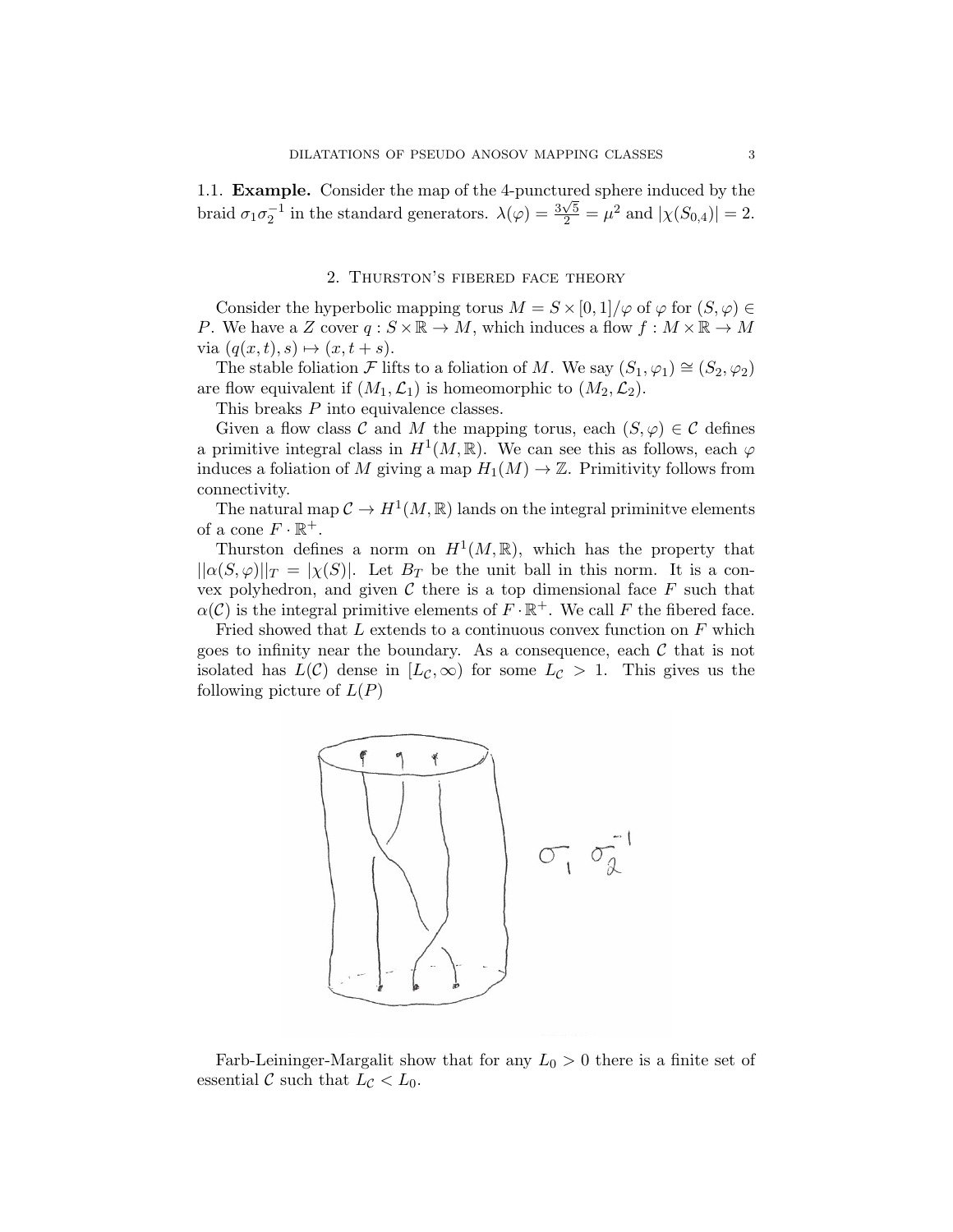#### 4 ERIKO HIRONAKA

## 3. Results

**Theorem.** If  $C$  is non-isolated, essential, and contains an oriented element then  $L(S, \varphi) \geq \mu^4$  for all  $\varphi \in \mathcal{C}$ .

**Theorem.** If  $\beta$  a braid on n strands defines a pseudo Anosov essential element of  $P(S_{o,n+1})$  then  $L(S, \beta) \geq \mu^4$ .

**Lemma** (Key Lemma). If  $C$  is non-isolated, essential, and contains an oriented element then  $\Delta_M$  the Alexander polynomial and  $\Theta_{\mathcal{C}}$  the Teichmuller polynomial are equal up to signs of the coefficients. In fact we can choose coordinates  $u, t_1, \ldots, t_k$  such that  $\Delta_M(u, t_1, \ldots, t_k) = \Theta_c(\pm u, t_1, \ldots, t_k)$ .

3.1. Some Notation. Let H be the free abelian group generated by  $h_0, \ldots h_k$ , and  $\mathbb{Z}H \cong \mathbb{Z}[u^{\pm}, t_1^{\pm}, \ldots, t_k^{\pm}].$  This isomorphism is realized by the map

$$
\sum a_h x^h \mapsto \sum a_h u^{m_0} t_1^{m_1} \cdots t_k^{m_k} \qquad h = m_0 h_0 + \cdots + m_k h_k
$$

For  $\alpha \in Hom(H, \mathbb{Z})$  define  $\theta^{(\alpha)}(x) = \sum a_h x^{\alpha(h)}$ . We get an associated norm on  $Hom(H, \mathbb{R}), ||\alpha||_{\theta} = \max\{|\alpha(h_1) - \alpha(h_2)| | h_1, h_2 \in Supp(\theta)\}.$ 

From McMullen we know

$$
||\alpha||_{\Delta_M} \le ||\alpha||_{\Theta} \quad \text{for all } \alpha \in F \cdot \mathbb{R}^+
$$

In our case, the lemma tells us

$$
|\chi(S)| = ||\alpha||_T = ||\alpha||_{\Delta_m} = ||\alpha||_{\Theta} = \deg_{PF}(\lambda(\varphi))
$$

where the equality of Thurston and Alexander polynomial norms is due to McMullen. This equation then implies the first theorem by Perron Frobenius theory.

3.2. Some remarks on the proof of the Key Lemma. Let  $\mathcal L$  on  $M$ , lift to the maximal abelian covering  $\mathcal L$  on M. Consider the Teichmuller module  $T(\mathcal{L}), \Theta_M$  is the primitive generator for the first fitting ideal for  $T(\mathcal{L})$ . The Alexander polynomial plays an identical role in  $H_1(\tilde(M))$ . We consider both as  $\mathbb{Z}H$ -modules where H is the deck group of the maximal covering.

For a fixed  $(S, \varphi) \in \mathcal{C}$ , the foliation  $\mathcal F$  gives a presentation of the module  $T(\mathcal{L})$ . And a train track representative for F gives a presentation for cohomology, and all things fit together in the following diagram